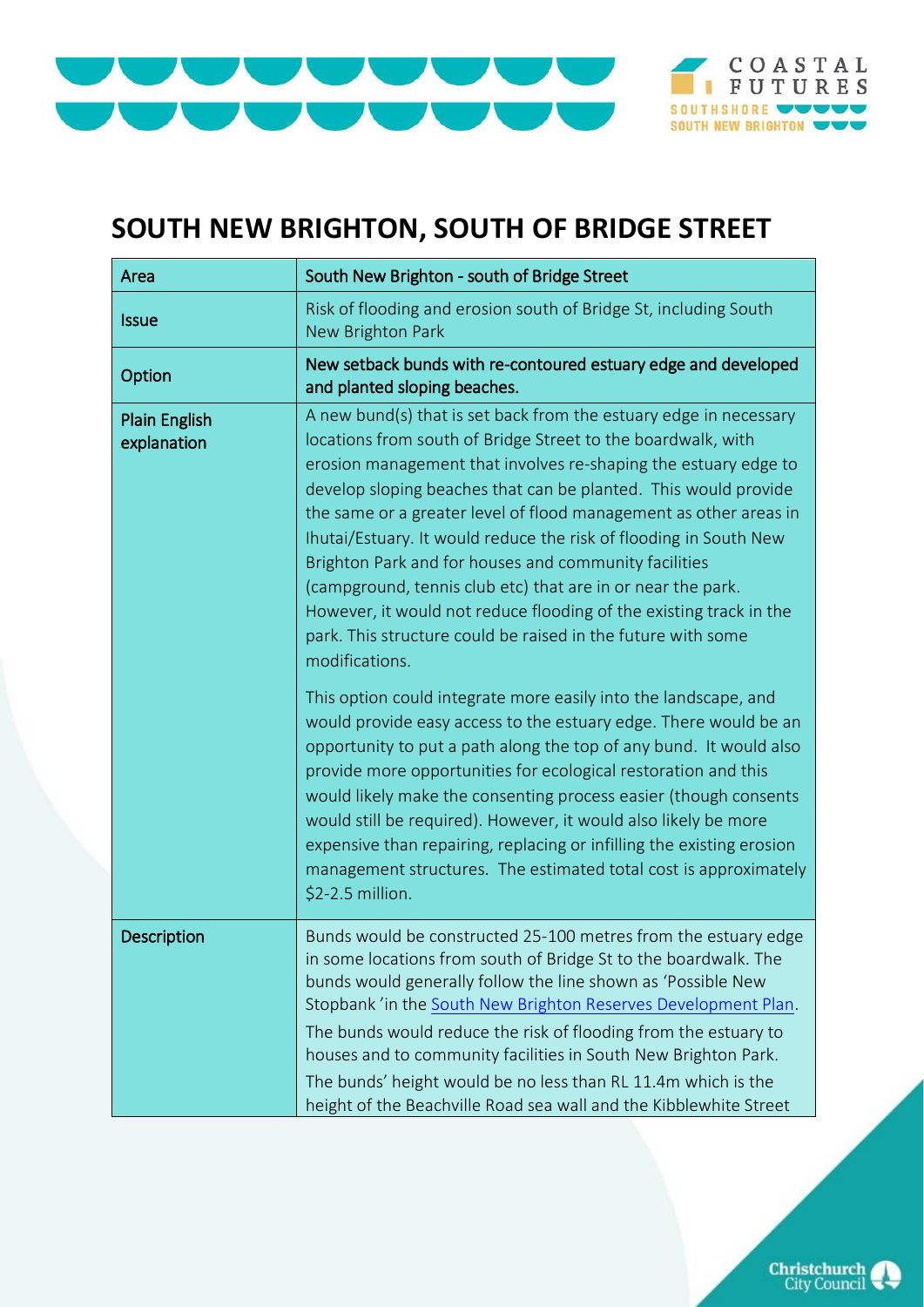



|                                                                                               | stopbank and is higher than the McCormacks Bay causeway (RL<br>$11.2m$ ).                                                                                                                                                                                                                                                                                                                                                                                    |
|-----------------------------------------------------------------------------------------------|--------------------------------------------------------------------------------------------------------------------------------------------------------------------------------------------------------------------------------------------------------------------------------------------------------------------------------------------------------------------------------------------------------------------------------------------------------------|
|                                                                                               | The bunds may not be continuous as they would be merged into<br>existing high ground. They could be planted with small shrubs and<br>have a path on top.                                                                                                                                                                                                                                                                                                     |
|                                                                                               | Parts of the estuary edge where existing erosion management is<br>failing would be re-contoured or regraded with construction and<br>planting of a sloping beach. This would reduce the current erosion<br>risk based on the updated 2018 high tide statistics.                                                                                                                                                                                              |
|                                                                                               | This may involve importing beach-sized material to raise and shape<br>the estuary bed. The bed would slope down into the estuary from<br>a consistent height. Some existing structures could be removed or<br>could remain where they are, and be buried or integrated into the<br>beach. This would reduce the height that the wave reaches up the<br>beach, and therefore erosion of the land edge, but material will<br>gradually be eroded from the bed. |
|                                                                                               | The outcome of the works would be similar to the planted edge in<br>other parts of the Ihutai/Estuary.                                                                                                                                                                                                                                                                                                                                                       |
| <b>Estimated Cost</b>                                                                         | Total cost approximately \$2-2.5 million (approximately \$1-1.5<br>Million for the bund, and approximately \$1 million for re-<br>contouring).                                                                                                                                                                                                                                                                                                               |
| <b>Delivery Timing</b>                                                                        | Both could likely be consented and built within 1 -2 years but the<br>re-contouring would require additional investigations, design,<br>consenting and impact assessments.                                                                                                                                                                                                                                                                                   |
| Implementation<br>Requirements                                                                | The edge-contouring has not been assessed or considered for<br>specific areas and would require detailed investigations, design<br>and costing.                                                                                                                                                                                                                                                                                                              |
|                                                                                               | Construction times may be impacted by the need to avoid bird-<br>nesting season, which runs from September to February.                                                                                                                                                                                                                                                                                                                                      |
| Consenting<br><b>Requirements and</b><br><b>Compliance with</b><br><b>Statutory Documents</b> | Because of the proximity to the estuary edge, this option would<br>likely require non-complying resource consents from both<br>Environment Canterbury and Christchurch City Council for works<br>that are within the Coastal Marine Area, adjacent to Ihutai/Estuary<br>and the area identified as Ngā Wai Coast (Te Ihutai).                                                                                                                                |

**Christchurch**